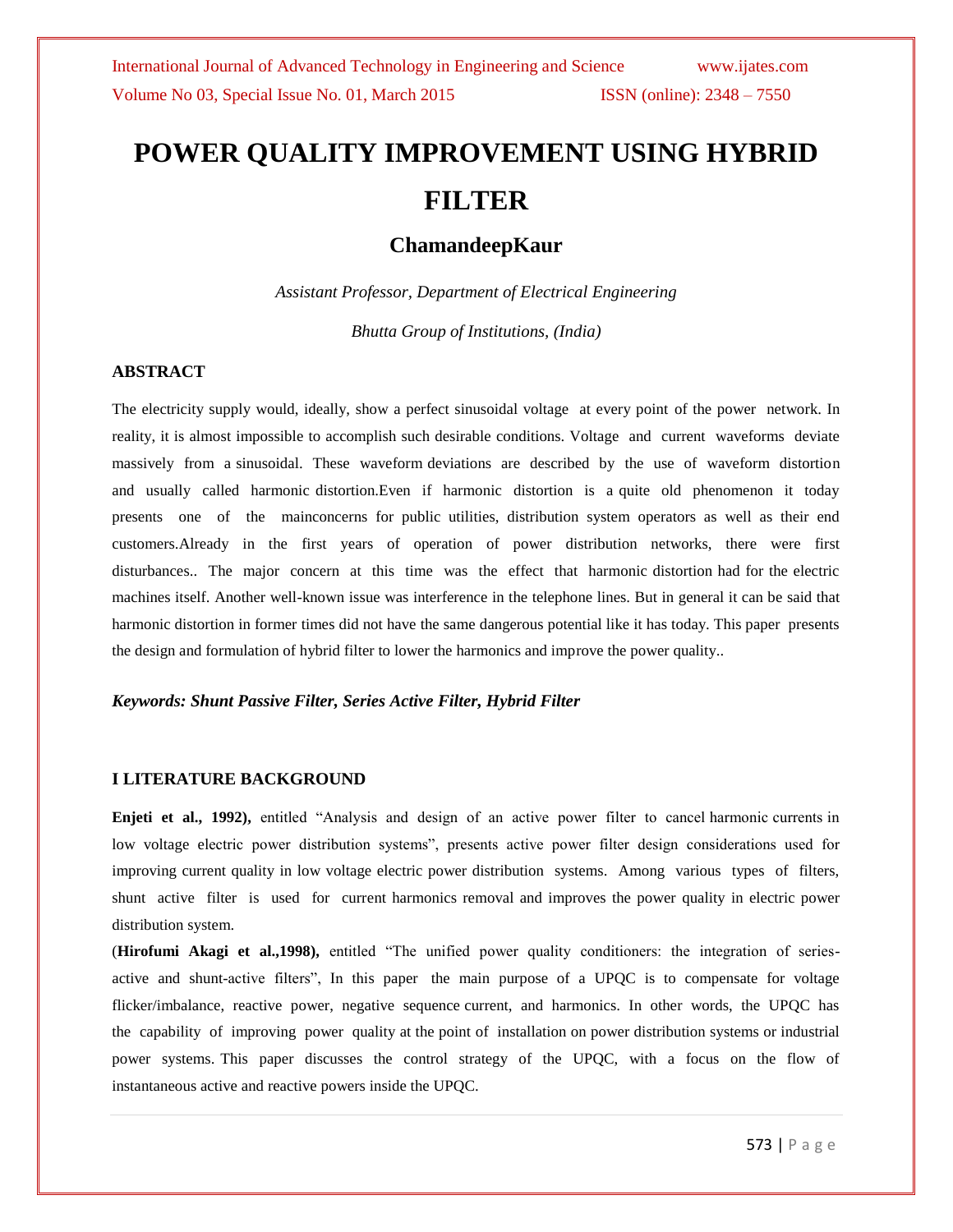**Singh, Bhim Al-Haddad et al., 1998**), entitled "Harmonic elimination, reactive power compensation and load balancing in three-phase, four-wire electric distribution systems supplying non-linear loads" In this paper, a new control scheme of a three-phase active power filter (APF) is proposed to eliminate harmonics, to compensate reactive power and neutral currents and to remedy system unbalance, in a three-phase four-wire electric power distribution system, with unbalanced non-linear loads. The APF is realized using three single phase IGBT based PWM-VSI bridges with a common dc bus capacitor.

**(Bhimsingh et al., 1999**), entitled " A review of active filters for power quality improvements", presents in this paper presents a comprehensive review of active filter (AF) 21configurations, control strategies, selection of components, other related economic and technical considerations, and their selection for specific applications. It is aimed at providing a broad perspective on the status of AF technology to researchers and application engineers dealing with power quality issues.

(**Fujita et al., 2000),**entitled "A hybrid active filter for damping of harmonic resonance in industrial power system", explains the feature of passive filter and active filter in a combined way called hybrid filter for the elimination of harmonic resonance in industries. In a hybrid filter, active filter works for the elimination of voltage harmonics and passive filter is used for the elimination of current harmonics.

**(AdilM.and Al-Zamil et al.,2001),** entitled "A Passive Series, Active Shunt Filter for HighPower Applications" This paper presents a hybrid series passive/shunt active power filtersystem for high power nonlinear loads. This system is comprised of a three-phase shunt active filter and series ac line smoothing reactance installed in front of the target load. The proposed system significantly reduces the required shunt active filter bandwidth. The space-vector pulse width modulation (PWM) controller is based on a dead-beat control model. It is implemented digitally using a single 16-bit microcontroller. This controller requires only the supply current to be monitored, an approach different from conventional methods.

#### **II. INTRODUCTION TO HYBRID FILTER**

The hybrid filter, which is a combination ofan active series filter and passive shunt filter . It is quitepopular because the solid-state devices used in the active seriespart can be of reduced size and cost (about 5% of the load size)and a major part of the hybrid filter is made of the passiveshunt *L*–*C* filter used to eliminate lower order harmonics. Ithas the capability of reducing voltage and current harmonics ata reasonable cost.

 Series active filter and parallel passive filter topology shown in fig. 1, An active power filter is implemented with a three-phase pulse width modulation (PWM) voltage-source inverter operating at fixed switching frequency. When this equipment is connected in series to the ac source impedance it is possible to improve the compensation characteristics of the passive filters in parallel connection. In order to allow current harmonic compensation, parallel LC filter must be connected between the nonlinear loads and the series transformers.It is well known that series active power filters compensate current system distortion caused by non-linear loads by imposing a highimpedance path to the current harmonics which forces the high frequency currents to flow through the LC passive filter connected in parallel to the load. The high impedance imposed by the series active power filter is created by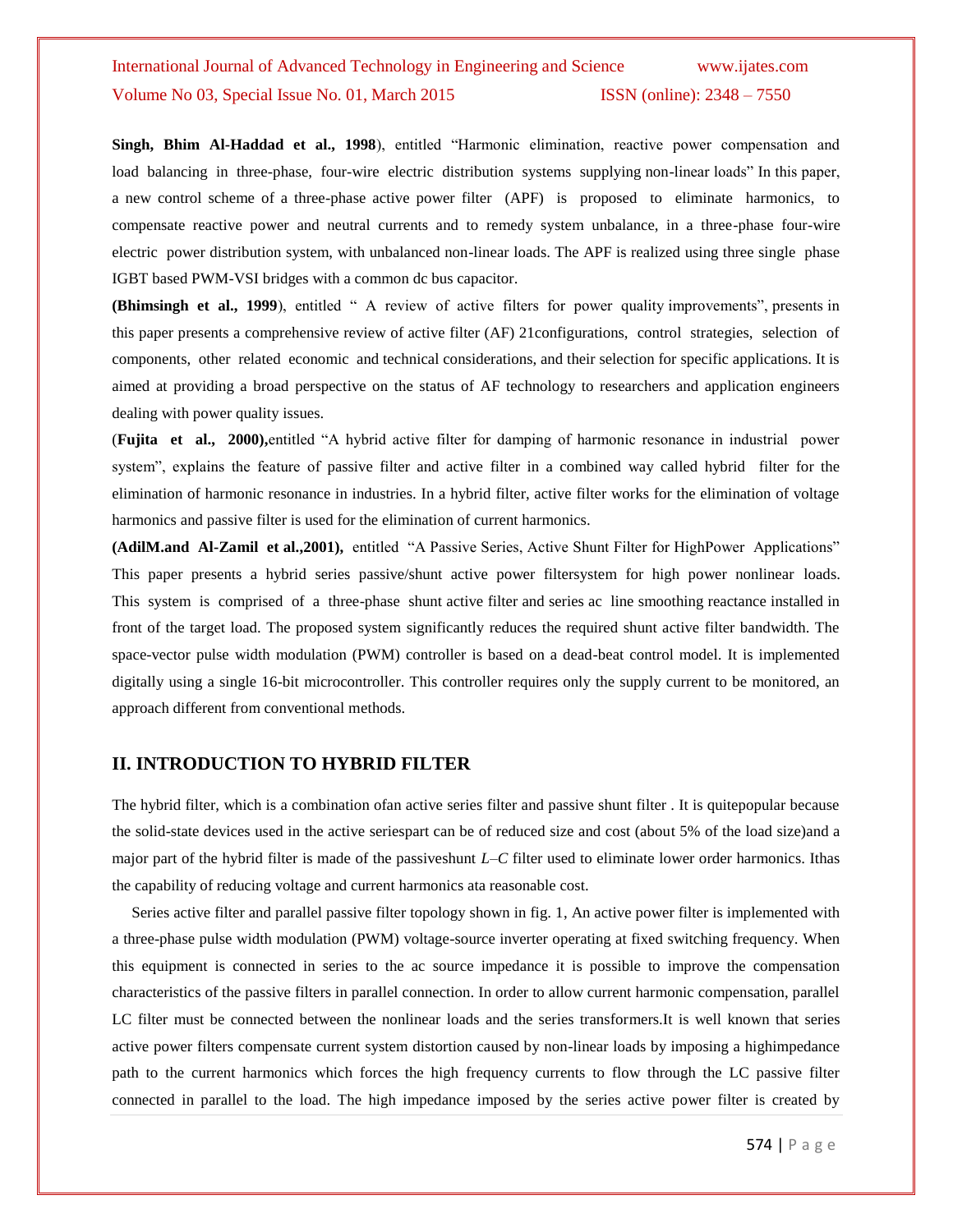generating a voltage of the same frequency that the current harmonic component that needs to be eliminated. Current harmonic and voltage unbalance compensation are achieved by generating the appropriate voltage waveforms with the three phases PWM-source inverter.



**Figure 1.Series active filter and shunt passive filter topology**

#### **III CONTROL STATERGIES**

#### **3.1 The Dual Instantaneous Reactive Power Theory**

#### **3.1.1 SRF Controller**

The synchronous reference frame theory or d-q theory is based on time-domain reference signal estimation techniques. It implements the operation in steady-state or transient state as well as for generic voltage and current waveforms. It allows controlling the active power filters in real time system. Another important characteristic of this theory is the simplicity of the calculations, which involves onlyalgebraic calculation. The basic structure of SRF controller consists of direct (d-q) and inverse (d-q)- park transformations as shown in fig 2. These can valuable for the calculation of a specific harmonic component of the input signals.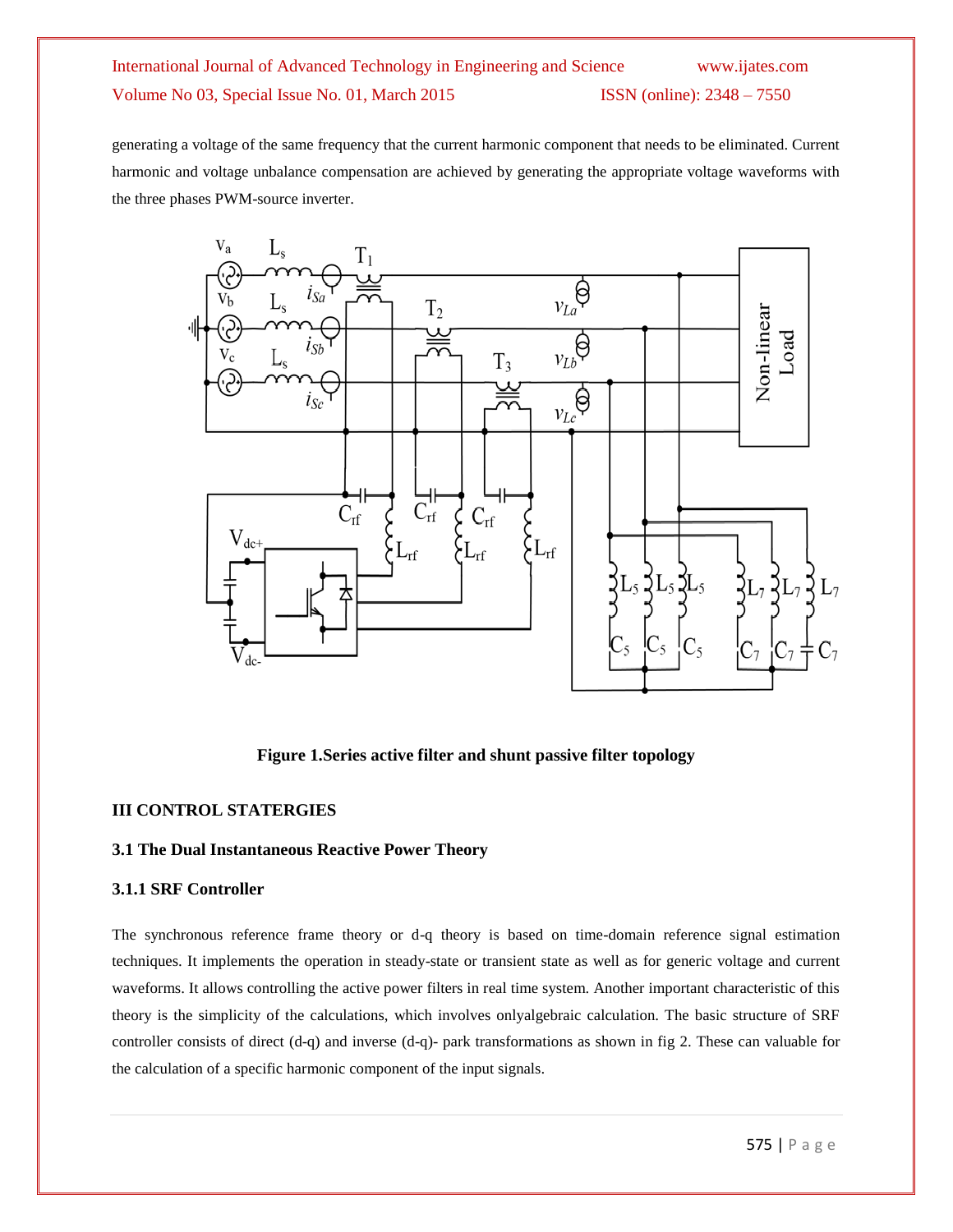



#### **Figure 2.Synchronous d-q reference frame based compensation algorithm**

These three phase space vectors stationary coordinates are simplychanged into two axis dq rotating reference frame transformation. This algorithm simplifies creating id-iq(rotating current coordinate) from three phase stationary coordinate load current ia .ibic, as shown in equation.

$$
I_{dqo} = TI_{abc} = \sqrt{\frac{2}{3}} \begin{bmatrix} \cos(\theta) & \cos(\theta - \frac{2\pi}{3}) & \cos(\theta + \frac{2\pi}{3})\\ -\sin(\theta) & -\sin(\theta - \frac{2\pi}{3}) & -\sin(\theta + \frac{2\pi}{3})\\ \frac{\sqrt{2}}{2} & \frac{\sqrt{2}}{2} & \frac{\sqrt{2}}{2} \end{bmatrix} \begin{bmatrix} I_a\\ I_b\\ I_c \end{bmatrix}
$$

The d-q transformation output signals depend on the load current (fundamental and harmonic components) and the performance of the Phase Locked Loop (PLL). The PLL circuit offers the rotation speed (rad/sec) of the rotating reference frame, where ωt is set as fundamental frequency component. The PLL circuit provides sinѳ and cosѳ. The id-iq current are sent over low pass filter (LPF) for filtering the harmonic components of the load current, which permits only the fundamental frequency components.

#### **3.2 PQ Theory**

The instantaneous reactive power theory is the most widely used as a control strategy for the APF. It is mainly applied to compensation equipment in parallel connection. This theory is based on a Clarke coordinate transformation from the phase coordinates (see figure 3). In a three-phase system voltage and current vectors can be defined by

 $v=[v_a v_b v_c]^T$  $i = [ i_a i_b i_c ]$  $- (1)$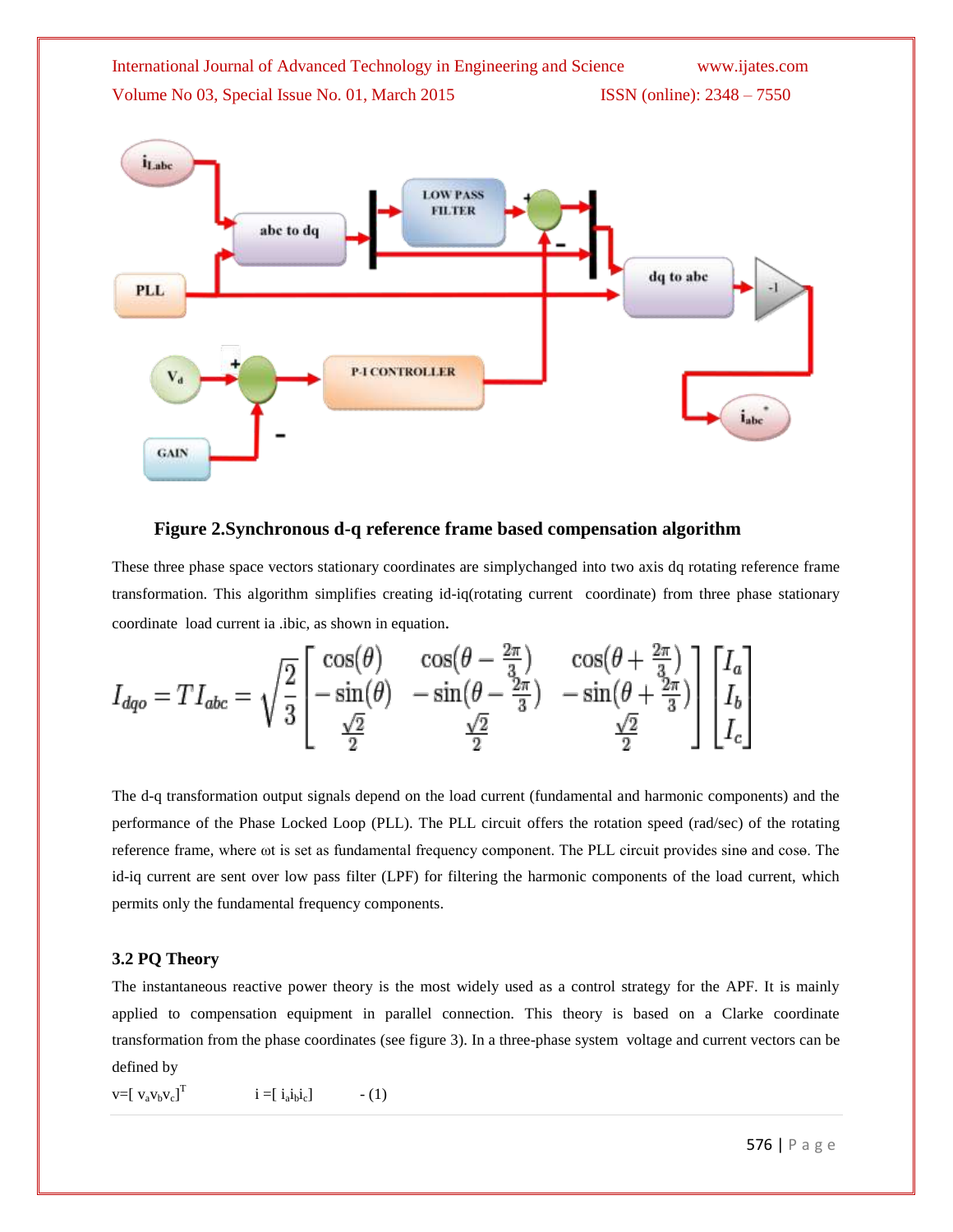

**Figure 3.Transformation from the phase reference system (abc) to the (0αβ) system**.

Instantaneous reactive power theory (IRPT) uses the park transform, to generate two orthogonal rotating Vectors ( $\alpha$ ) and  $\beta$ ) from the three phase vectors (a, b and c). This transform is applied to the voltage and current and is given by eqn 2,3

$$
\begin{bmatrix} v_0 \\ v_\alpha \\ v_\beta \end{bmatrix} = \sqrt{\frac{2}{3}} \begin{bmatrix} 1/\sqrt{2} & 1/\sqrt{2} & 1/\sqrt{2} \\ 1 & -1/2 & -1/2 \\ 0 & \sqrt{3}/2 & -\sqrt{3}/2 \end{bmatrix} \begin{bmatrix} v_a \\ v_b \\ v_c \end{bmatrix}
$$
  

$$
\begin{bmatrix} i_0 \\ i_\alpha \\ i_\beta \end{bmatrix} = \sqrt{\frac{2}{3}} \begin{bmatrix} 1/\sqrt{2} & 1/\sqrt{2} & 1/\sqrt{2} \\ 1 & -1/2 & -1/2 \\ 0 & \sqrt{3}/2 & -\sqrt{3}/2 \end{bmatrix} \begin{bmatrix} i_a \\ i_b \\ i_c \end{bmatrix}
$$
 (3)

By looking at instantaneous powers, the harmonic content can be visualized as a ripple upon a DC offset representing the fundamental power. By removing the DC offset and performing the inverse park transform the harmonic current can be determined The supply voltage and load current are transformed into αβ quantities. The instantaneous active and reactive powers p and q are calculated from the transformed voltage and current .

#### **IV THREE PHASE SYSTEM WITH HYBRID FILTER**

The system is shown in figure 4 has been simulated in the Matlab Simulink platform to verify the proposed control.Each power device has been modelledusing the SimPowerSystem toolbox library. Figure 4 shows the Simulink diagram of hybrid filter .It is constituted by a series active filter and shunt passive filter connected in parallel with the load. The power circuit is a three phase system supplied by a sinusoidal balanced three phase 415v source, 50hz frequency with a source inductance of 5.8mH and a source resistance 3.6Ω.An active power filter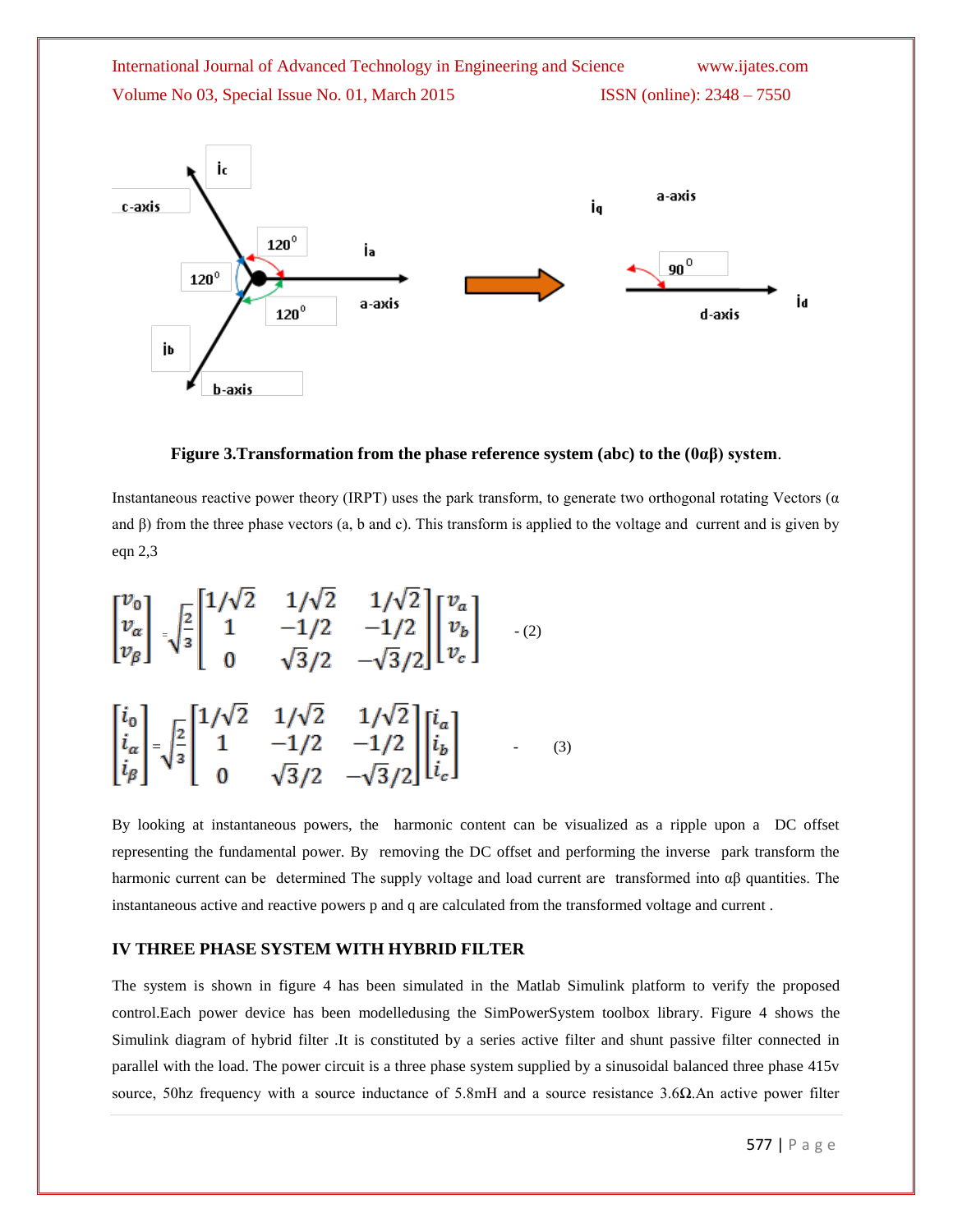consists of a three phase pulse width modulation PWM voltage source inverter .When this equipment is connected in series to the ac source impedance it is possible to improve the compensation characteristics of the passive filters in parallel connection.The inverter consists of an Insulated Gate Bipolar Transistor (IGBT) bridge. An LC filter has been included to eliminate the high frequency components at the output of the inverter. This set is connected to the power system by means of three single-phase transformers having rated power 1000VA and frequency 50 Hz with a turn ratio of 1:1. Also passive LC filter are connected in parallel with nonlinear load to eliminate the 5th & 7th order harmonics. The parameters of passive elements are  $L_{5=1}$ 3.5mH  $C_{5=30\mu}$ F  $L_{7=6.75\mu}$ H  $C_{7=50\mu}$ F. The passive filter is designed only to compensate source current harmonics, the reactive power was not considered. The nonlinear load is a three phase diode rectifier having snubber resistance 500 $\Omega$  and snubber capacitance 250 $\mu$ F .The APF series control based on the instantaneous reactive theory is used. In fact, the instantaneous reactive power here is defined from a dot product; this results in a remarkable simplification in the implementation of the reference generation method. The final development allows any compensating strategy to be obtained among them, unity power factor. The strategy is applied to a three phase system with balanced loads. The simulation results used to verify the theoretical behavior are presented



**FIGURE 4 Simulink Diagram of Three Phase System Using Hybrid Filter**

#### **V SIMULATION RESPONSE**

The system parameters considered for the study of Hybrid Filter is given below in Table 1.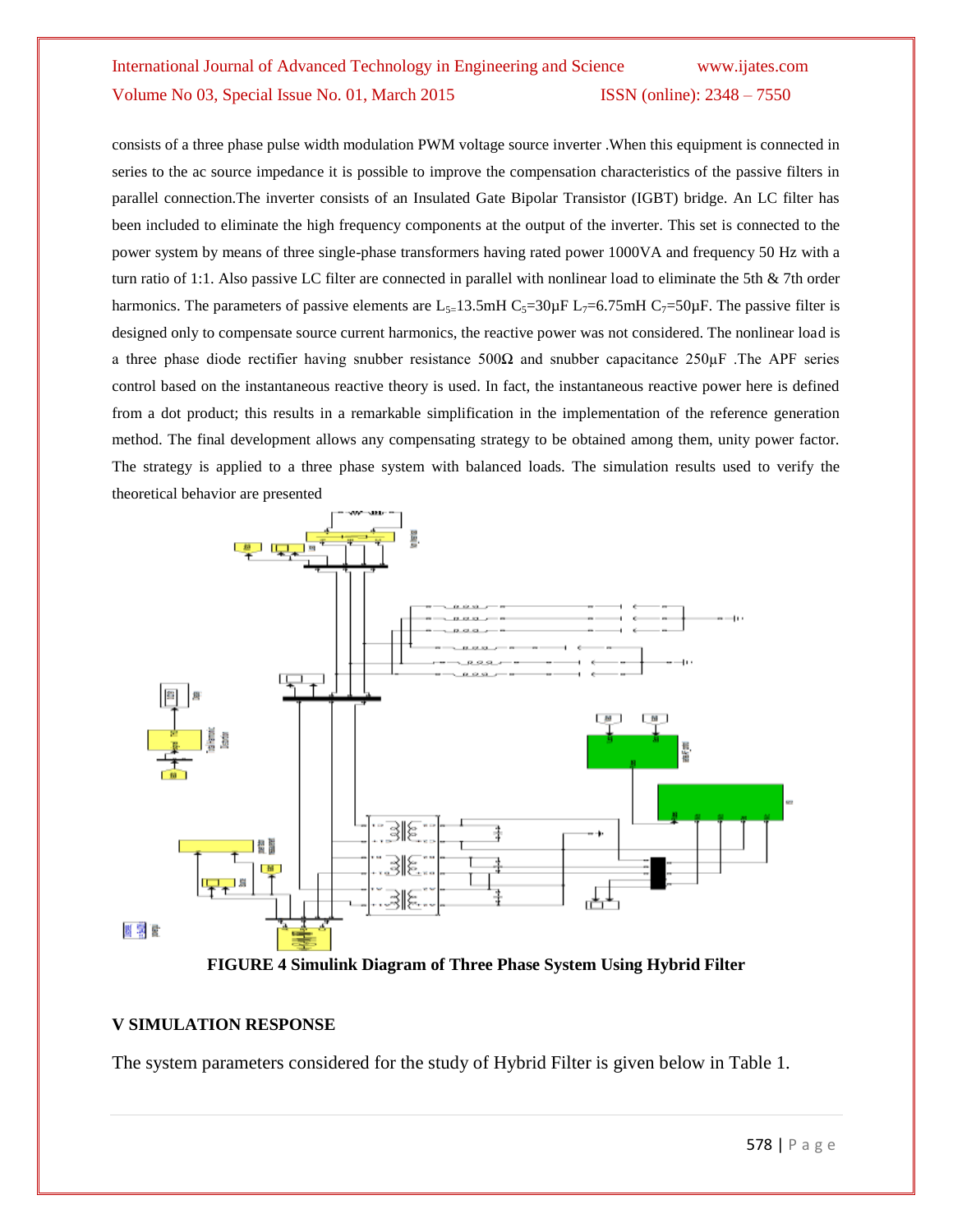| <b>COMPONENTS</b> | <b>SPECIFICATIONS</b>                                                         |
|-------------------|-------------------------------------------------------------------------------|
| AC Source         | $V_s = 415v$ , f=50HZ, R <sub>s</sub> =3.6 $\Omega$ , L <sub>S</sub> =5.8Mh   |
| Non Linear Load   | $R_{L} = 40\Omega$ , $L_{L} = 50mH$                                           |
| Passive Filter    | $L_5=13.5$ mH C <sub>5</sub> =30F, L <sub>7</sub> =6.75mH C <sub>5=</sub> 50F |

### **5.1 Simulation Response without Filter**



 **Figure-5Waveforms of source voltage without filters**



 **Figure-6 Waveforms of source current without filters**

**5.2 Simulation Response with Hybrid Filter**



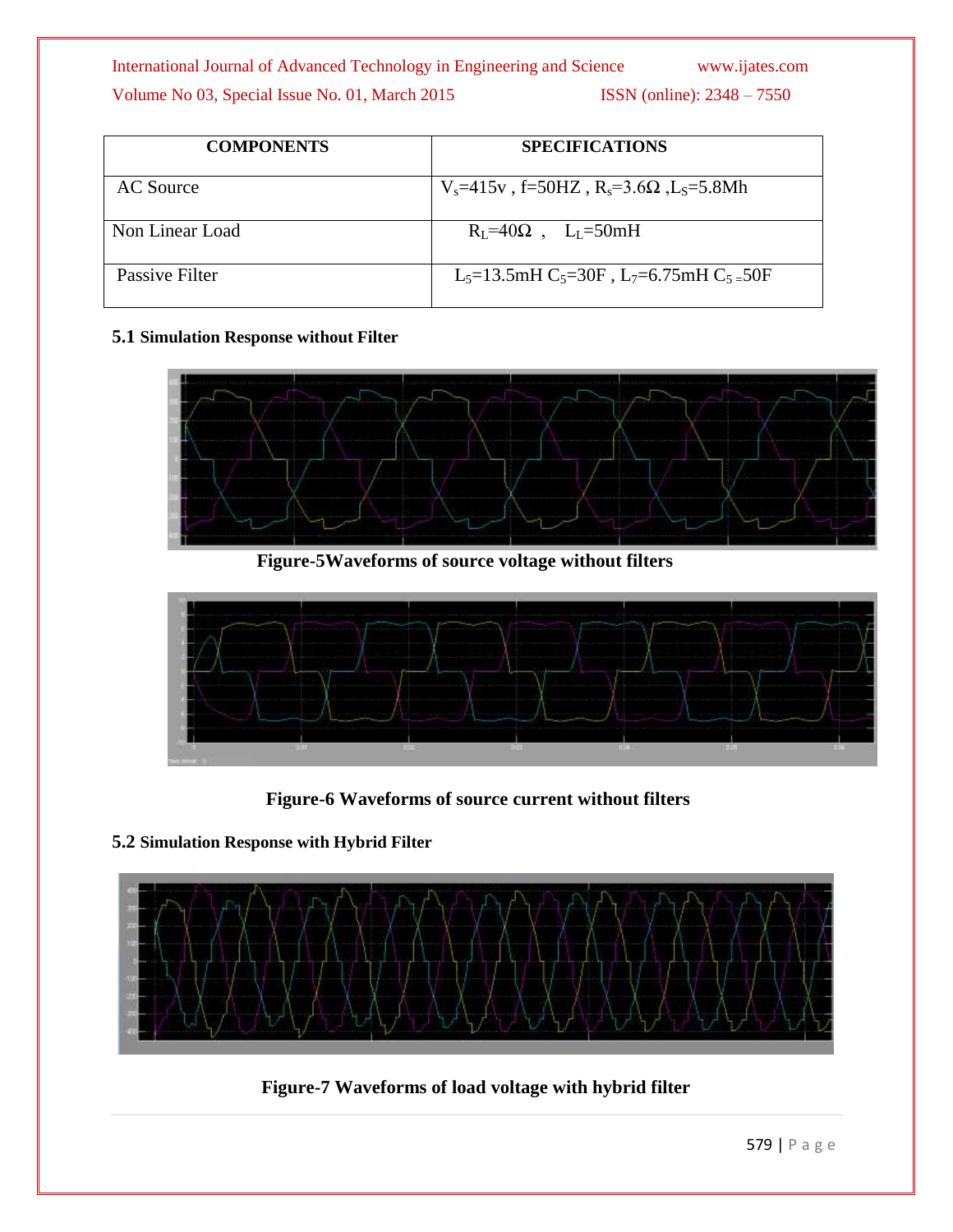

**Figure 8 Waveforms of load current with hybrid filter**



**Figure 9 Waveforms of source voltage with hybrid filter**



## **Figure 10 Waveforms of source current with hybrid filter**

When the series active filter is connected, the THD of the source current falls to 2.1%. The waveform is shown in Fig. 10. Now, the power factor rises to 0.998. This allowsus to verify the proposed control improvement in thecompensation characteristic of the passive filter and itpractically achieves unity power factor. Figure 7 and 8 shows the waveforms of load voltage and current.